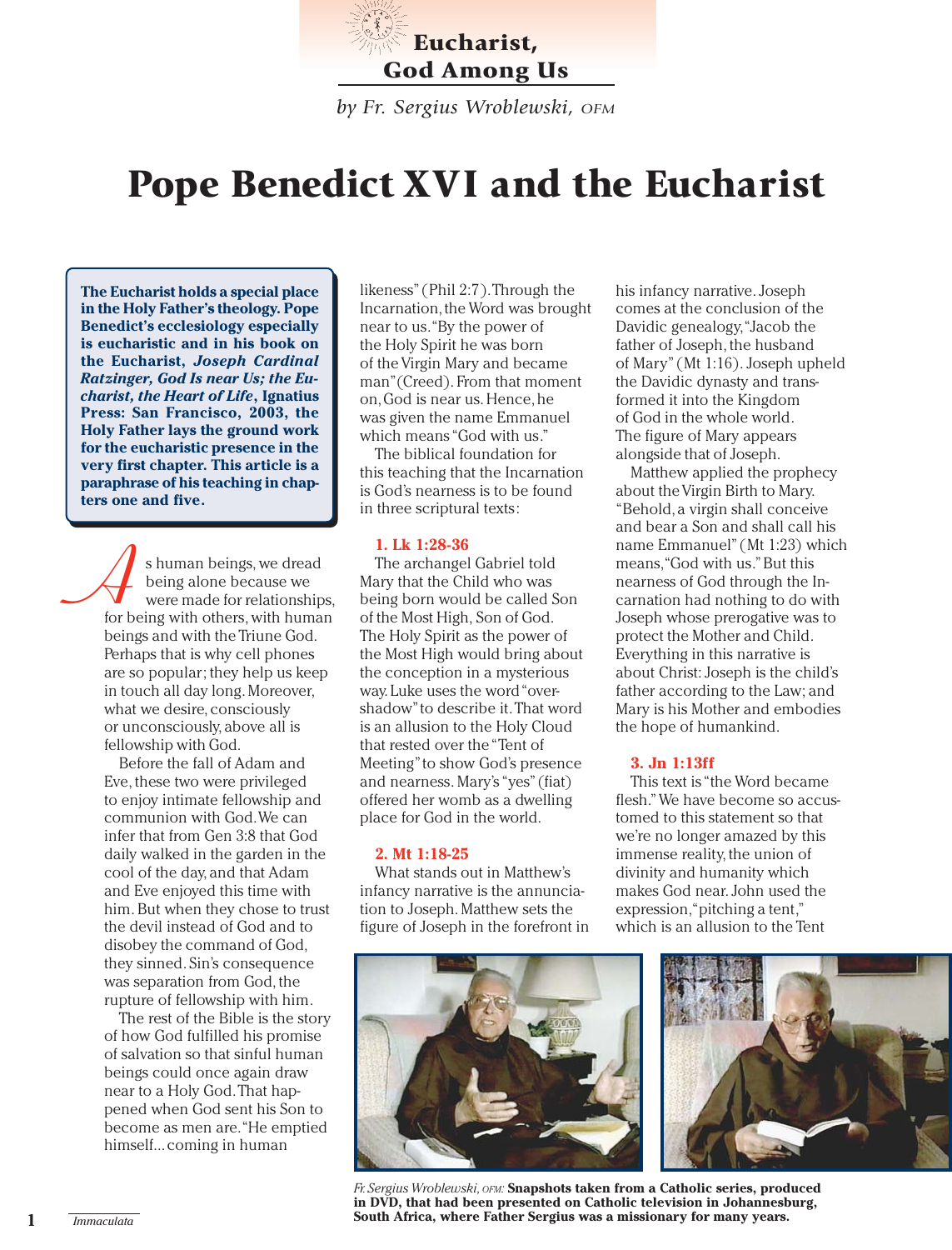of Meeting where Moses saw God "face to face." The "yes" of Mary opened for the Word, the Second Person, the place where he could "pitch his Tent."

All these things happened at Nazareth, Bethlehem and Jerusalem; hence, they are regarded as sacred places where one can see the footprints of the Redeemer and where the Incarnation touched us directly. They lay the foundation for God's nearness, that closeness to us which will find its grandest expression in the Eucharist.

# **The Presence of the Lord in the Eucharist**

In his fifth chapter, Pope Benedict gave his observations about the Real Presence in the Eucharist. His main teaching is that the Glorified Christ is present in the Eucharist; and that he has a Body that is different, described briefly in 1 Cor 15:42-44.

Explaining the Real Presence has always been difficult. Nowadays, they raise three questions about the Eucharist: **1. Does the Bible say anything about it; perhaps it was misunderstood? 2. Is it truly possible for a body to share itself out into all places and at all times? 3. Hasn't modern science, with its view on "substance" and material being, rendered obsolete the Church's doctrine about the Eucharist?**

The Bible does speak of the Real Presence in John's Gospel 6:33,35. Jesus said: "Unless you eat the flesh of the Son of Man and



drink his blood you have no life in you... My flesh is food indeed." The Jewish listeners dismissed his claim as absurd. And Jesus did not explain himself by saying, "Do not be disturbed; this is metaphorical language."Instead, refusing to tone it down, he said with emphasis, "My flesh is food indeed." This heavenly Bread had to be literally, physically eaten.

## **The second**

**question** is about the possibility for a body to share itself

out: that is, to be always there in many hosts. First of all, we have to understand that this happens in the sphere of the Resurrection, a sphere in which we do not live nor have any experience of.

The Resurrection appearances show Jesus to have a body with entirely different qualities (Cf Lk 24:36-42). Moreover, in the language of the Bible, the word "body"—"This is my Body"—does not mean just body "in contradistinction to the spirit." Body in the language of the Bible denotes "the whole person in whom body and spirit are indivisibly one."

"This is my Body" therefore, means "This is my whole person existing in bodily form." Its nature is described in the words "which is given up for you;" it is a selfgiving Person and he can be shared out. Our body is a body that separates us from others. But the Risen Body is not limiting; its capacity for communion remains.

In Holy Communion we do not receive "a piece of the body, a thing, but him, the risen One himself. We receive a Person, the



Lord Jesus Christ, both God and Man. And that calls for adoration. We are not on the same footing; he is the wholly Other. Saint Augustine said to First Communicants, "No one can receive Communion without first adoring." When the monks of Cluny (c. 1000 AD) went to receive Communion, they took their shoes off; they knew the burning bush was there.

**The third question** raises the issue of the Real Presence of Christ and asks if this doctrine has not been rendered obsolete since "transubstantiation" comes from primitive science. In the 12th century the mystery of the Eucharist was being torn apart by two groups.

There were those who claimed Jesus was there bodily and that in the Eucharist we chew on the flesh of the Lord like cannibals. And there were those who argued that since Christ cannot be there in an earthly body, the Eucharist is simply symbolic. The Holy Father pointed out that Christ is not in the realm of what can be mea-

*continued on page 3*